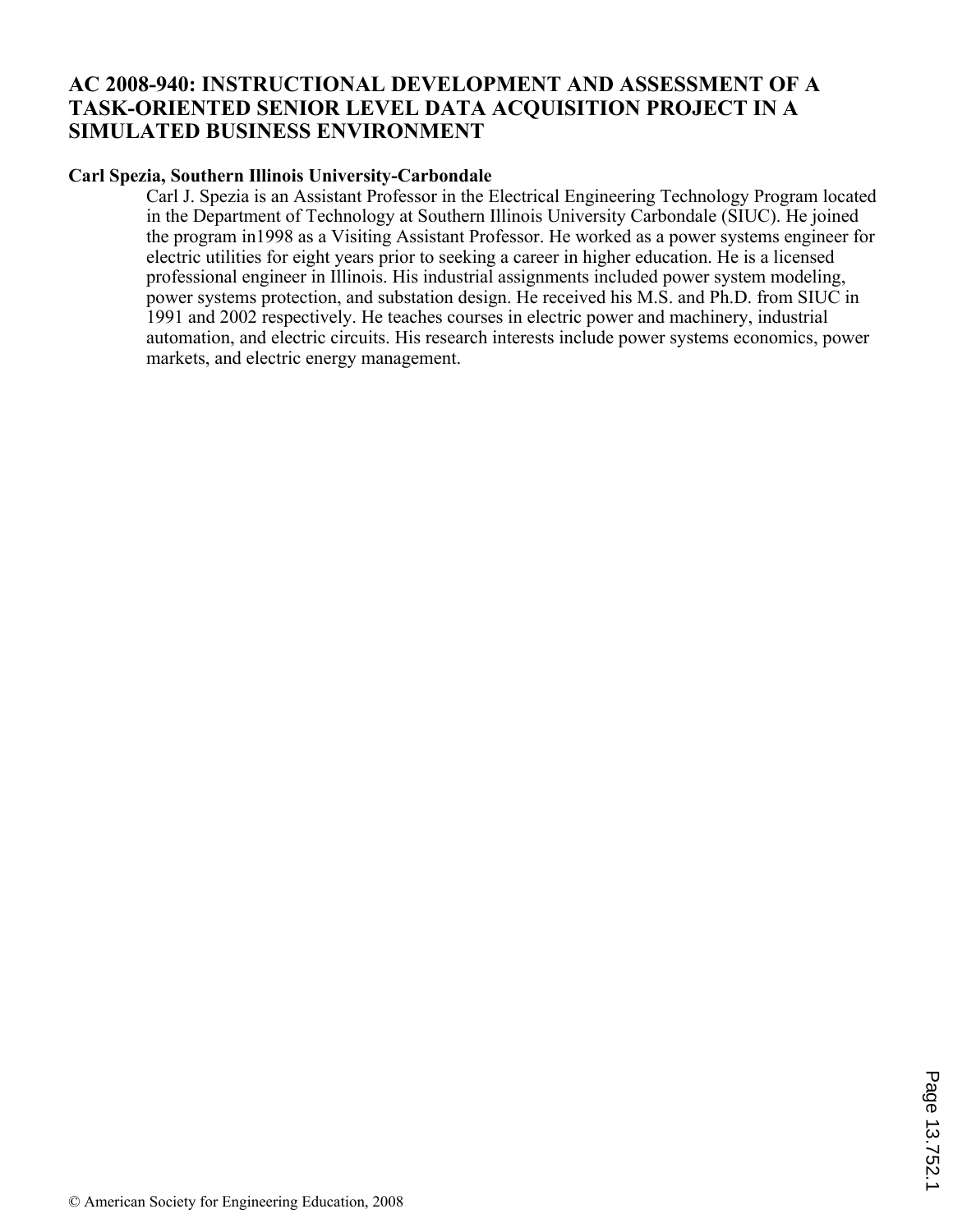# **Instructional Development and Assessment of a Task-Oriented Senior Level Data Acquisition Project in a Simulated Business Environment**

#### **Abstract**

Problem-based learning experiences give technology students a chance to construct their own knowledge base and implement it in an actual application. Some students excel when given this freedom, while others flounder and fail. One reason students struggle is they are accustomed to procedural labs and small-scale analysis problems. They lack experience in applying technical knowledge to open-ended problems. This paper presents the instructional, hardware, and software designs for a ten-week senior level control and data acquisition project that transitions students from small-scale procedural laboratory experiments and individual design tasks to multi-task projects that require coordinated design efforts. The instructional design simulates a business environment where a design team must divide work, complete individual tasks, and integrate separate subsystems to successfully complete a project. To promote the importance of clear written technical communication in a business setting, students report their progress and results in memo form. They then utilize the results of other design team members to produce final technical reports covering the entire project design. This technique uses both instructor and peer evaluations to assess student performance. Based on eight years of student participation, this paper presents the strengths weaknesses of the instructional design.

#### **I. Introduction**

Employers value self-motivated workers with management and communication skills who can function effectively in teams. Today's engineers and technologists must have technical proficiency, and also understand the mission and goals of their employer to remain in the workforce. Current engineering technology accreditation requirements recognize these demands and focus on measurable student outcomes. The new requirements seek to develop life-long learning skills, written communication skills, and oral communication skills along with technical proficiencies in all graduates. Satisfying these goals requires new teaching methods that are more student-centered.<sup>1</sup> One technique being applied is project-based learning.<sup>2,3</sup>

Project-based leaning provides enriching educational experiences that help motivate students to become self-learners.<sup>1</sup> Project-based learning experiences give technology students a chance to construct their own knowledge base and implement it in practice. Project-based learning also promotes active student participation in the learning process and outcome, which for some students is a difficult transition. Adopting project-based learning in technical courses requires changes in student behaviors along with new instructional methods. Students whose experiences are limited to procedural lab exercises and who have worked individually or in pairs have difficulty adjusting to the open-ended nature of the process.<sup>4</sup> Well-designed transitional projects can help all students move from prescriptive lab experiments and projects to project-based learning experiences by developing the necessary skills and behaviors to help them succeed.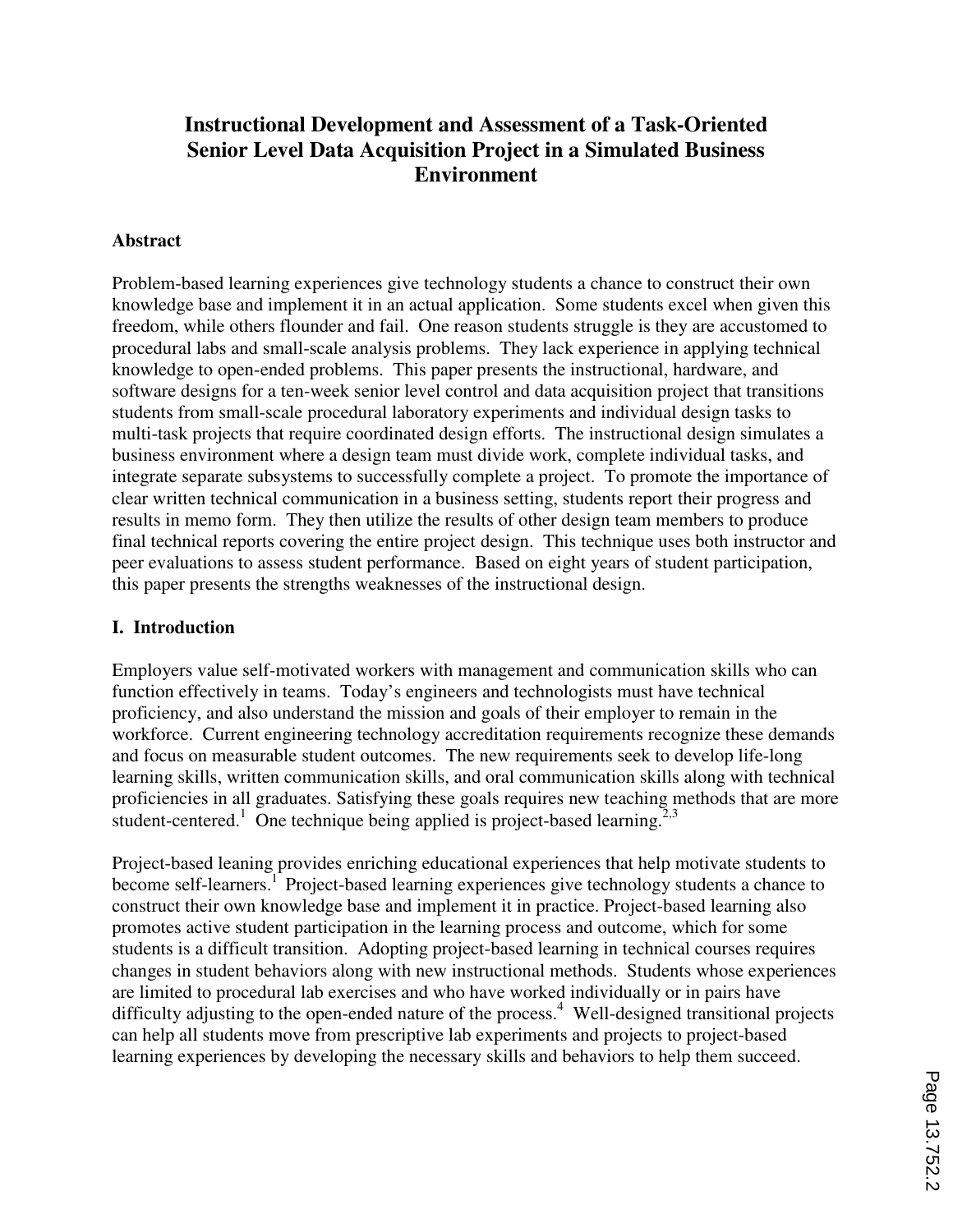Evaluating students in a team is difficult because individual member efforts and contributions are hard to assess. An effective instructional design for project-based learning should include a structure that identifies deficiencies early and includes an intervention procedure to help student maximize their potential for success. The project instructional design should also include individual accountability and personal responsibility as part of the collaborative process.<sup>5</sup>

This paper presents the instructional design, schematics and software flow chart of a team project that helps students transition from procedural lab exercises into project-based learning experiences. During the course of the project, students develop an automated frequency response tester (AFRT) for the audio band using both hardware and software. The instructional design helps students transition to complex systems design by dividing the overall project into subsystems with specific tasks responsibilities. Team members select tasks to complete and periodically report progress by presenting designs, data, and operating subsystems for evaluation. This structure helps assess individual member performance and identify weak team member performance early. Each team member uses the results of the other team members' work to write a comprehensive technical report covering the entire project. This process promotes teamwork and peer assessment of technical content and written work.

#### **II. Instructional Design and Assessment**

The AFRT project has four major educational objectives: 1) expand analog circuit design and troubleshooting skills, 2) introduce high-level graphical programming tools, 3) enhance communication skills, 4) and introduce team building and project management skills. The project implementation uses a team-oriented, simulated corporate environment to help students learn fundamental business communication concepts and promote active, self-directed learning. The instructor takes the role of an engineering manager supervising multiple design teams in this model. The instructor divides the class into teams of three to four persons. This project provides the laboratory component for a senior-level electrical engineering technology (EET) digital control and data acquisition course. The course meets for three lecture hours and two lab hours weekly over a 16 week semester schedule. The course schedule requires project completion after ten weeks.

The project design goal is to construct a PC-based data acquisition system that produces audio band frequency response plots over the range of 20 Hz to 20 kHz. The project specifications define the desired input tester range to be 0-250 mV ac peak and the output range to be 0-12.5 V ac peak. The design specification requires high circuit input impedance  $(Z_{in}>1 M\Omega)$  voltage measurement to minimize circuit loading effects. The project design specifies circuits that scale and convert ac signs into dc levels that cover the full span of the analog input channels  $(-5 \text{ to } +5)$ V dc. The specification includes frequency measurement to verify the signal source output accuracy. Students develop designs using OP AMPs, a low distortion Voltage Controlled Oscillator, (VCO), (Intersil, ICL8038) and an analog rms converter (Analog Devices, AD536A).

Students use a National Instruments NI 6024E data acquisition card to measure analog signals, generate analog output to drive the VCO, and control the VCO frequency range. Students write software interface and control program, using the LabVIEW graphical programming language. The project specification requires that the program interface have on/off controls, accept an array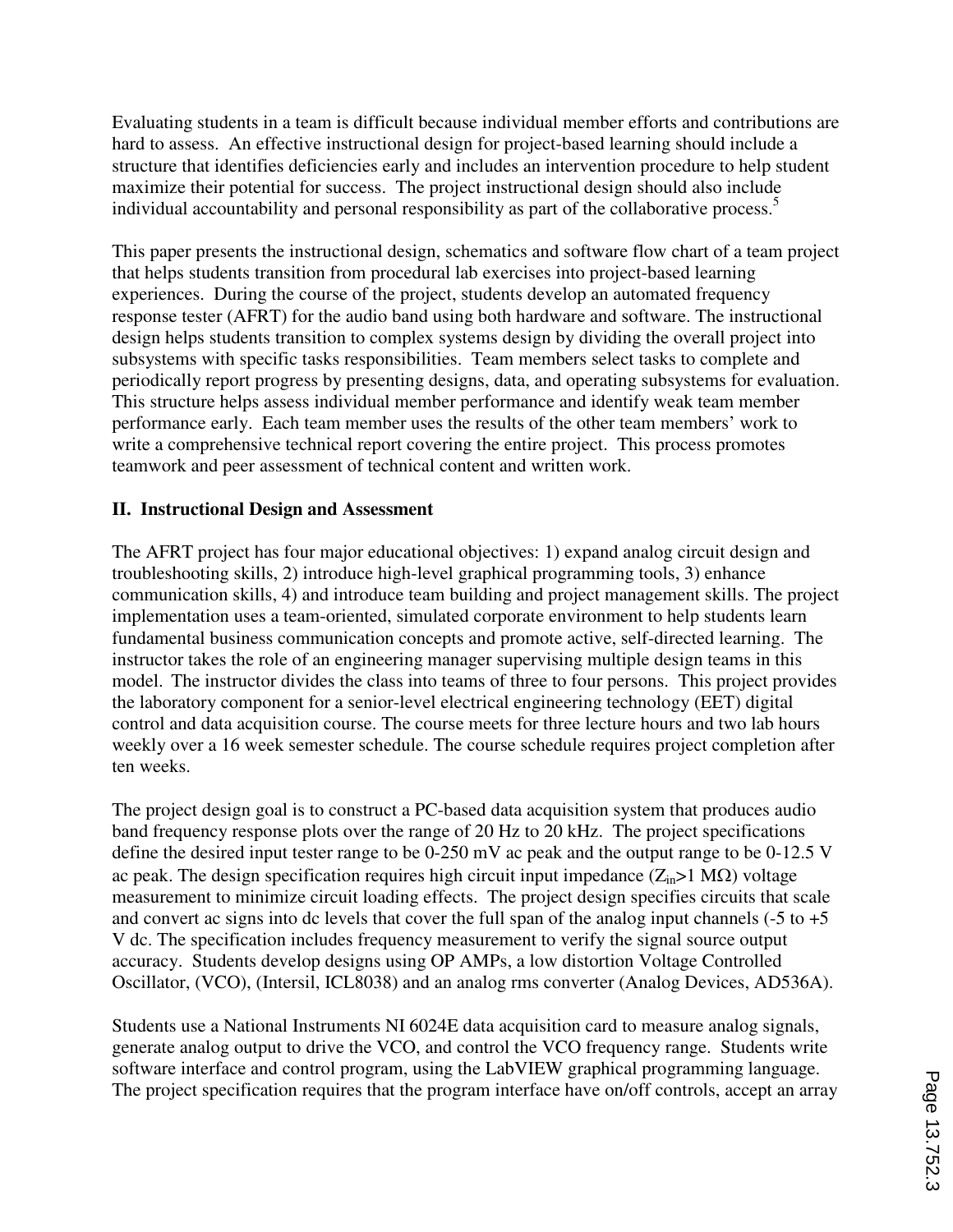of test values, numerically displays correctly scaled voltage and frequency values and generates a frequency response plot when the test is completed.

At the beginning of the course, students receive project documentation in the form of a design specification divided into specific tasks. Each team also receives a design manual that has all component data sheets, application notes, and tutorial documentation. Eight tasks define the project hardware, software, and management requirements. Figure 1 shows the tasks and their interrelationships. Table 1 lists the requirements of each task. Most tasks include both circuit and software design using LabVIEW software.



**Figure 1. Frequency Response Tester Block Diagram** 

| Task           | <b>Overall Requirements</b>                                                                                 |
|----------------|-------------------------------------------------------------------------------------------------------------|
| 1              | Determine frequency-to-voltage relationships of VCO ranges. Develop LabVIEW software to control             |
|                | ranges and frequency of circuit.                                                                            |
| $\mathcal{L}$  | Design a bandwidth limited (100-10 kHz) amplifier using OP AMPS and determine its frequency response        |
|                | characteristic.                                                                                             |
| $\mathcal{E}$  | Design a circuit to measure amplifier input voltage. Convert it to dc and scale it to the limits of the DAQ |
|                | card. Develop LabVIEW software to display correctly scaled values on PC.                                    |
| $\overline{4}$ | Design a circuit to measure amplifier output voltage. Convert to dc and scale it to the limits of the DAQ   |
|                | card. Develop LabVIEW software to display correctly scale values on PC.                                     |
| 5              | Design a variable frequency voltage controlled sinusoidal signal source to cover the test band of 20-20 kHz |
|                | in three computer controlled ranges. Measure harmonic distortion of complete circuit.                       |
| 6              | Measure the input frequency of the amplifier and scale to meet the design specification.                    |
| $\overline{7}$ | Using LabVIEW software, develop a user interface and all necessary software to convert measurements into    |
|                | a frequency response plot.                                                                                  |
| 8              | Coordinate the design tasks with other group members. Keep group members informed of specification          |
|                | changes.                                                                                                    |

The task specification includes design criteria, signal flow block diagrams, desired signal levels and a summary of relevant theories. Possible solutions are proposed in general terms. Students are encouraged to explore alternatives and are directed to other resources such as manufacturers' websites. Finally, the task description defines the desired design performance metrics and lists the required deliverables to satisfy completion of the task. Task deliverables include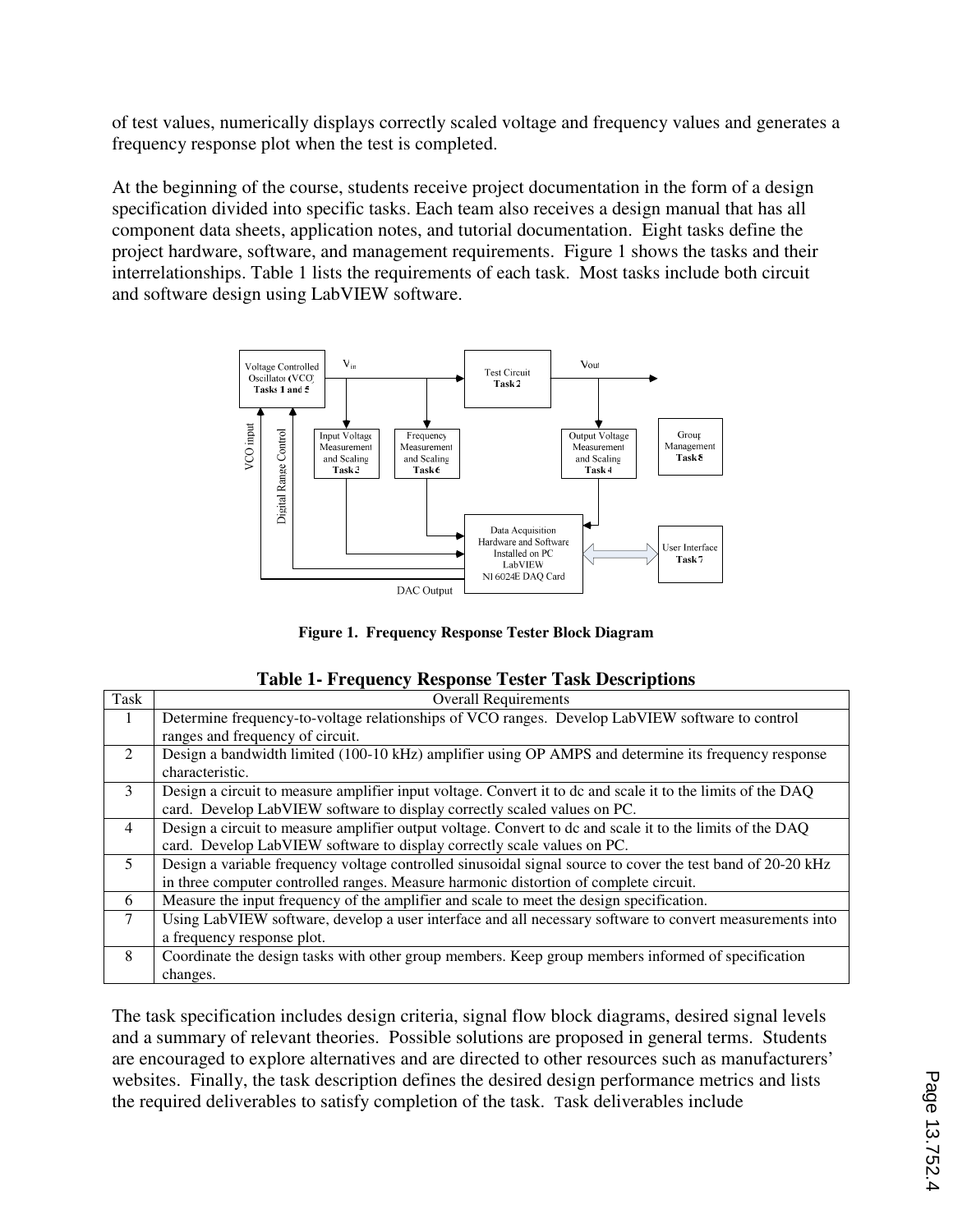performance verifying measurements and graphs, design calculations, schematics, and detailed circuit descriptions that verify students understand circuit operation and design. Students demonstrate a working model of the task design as a task completion criterion. Interconnecting all hardware and software tasks produces a complete AFRT system.

Dividing the project into tasks benefits the project instructional design in several ways. Learners new to the design process are sometimes overwhelmed and intimidated by large projects. Individual tasks define and limit the scope of each design subsystem to a manageable size which is less intimidating. The project specification is an example of how complex systems can be divided into workable tasks demonstrating the process to students. This gives student experience for future project-based learning assignments that require design skills and open ended problem solving. Each task description provides fundamental background information and points students to other resources to give learners a starting point for further investigations. Students are expected to explore these resources and attempt designs based on their own findings. The tasks have well defined, yet open-ended, results requirements. The list of required deliverables and items to present for evaluation clearly specifies instructor expectations. This eliminates student confusion about what should be reported and simplifies assessment. Defined tasks help instructors manage and monitor team member progress. Individual performance is checked three times during the project, allowing the instructor to identify students who need additional assistance and guidance.

The project is implemented over a ten week schedule as the laboratory component of a seniorlevel data acquisition and control course with two scheduled lab hours weekly. An open lab policy gives students more time to test and troubleshoot designs outside the scheduled time. Students receive supporting instruction in the course lecture that covers relevant project topics. The course instructor randomly selects groups of three to four students to form project teams and distributes the design specification documents during the first laboratory meeting. Group members meet and review project specifications and tasks, select a team leader, exchange contact information, and determine task assignments. Each team member selects at least two tasks to accomplish. The instructor receives a summary sheet from each team listing contact information and task assignments. At this time team members receive the expected work schedule and the assessment criteria.

The project assessment plan consists of five components: individual task technical evaluation using a memo format, informal oral task/project presentations, individual formal technical reports, peer assessment of technical and self-management skills, and self-assessment of technical and self-management skills. For the first assessment component, each team member reports task progress to the instructor three times during the project schedule in the form of a business memo with task deliverables attached. The instructor assesses student work based on three criteria: 1) adherence to schedule milestones, 2) technical and grammatical correctness, 3) completeness of presented work when compared to the expectations defined in the task documentation. Students receive individual scores for each criterion. The average team score for criterion 1, adherence to schedule milestones, is used as a team performance measure that impacts each student's individual score. This links individual member performance to the team's performance. The instructor's written comments and interaction during scheduled lab time is an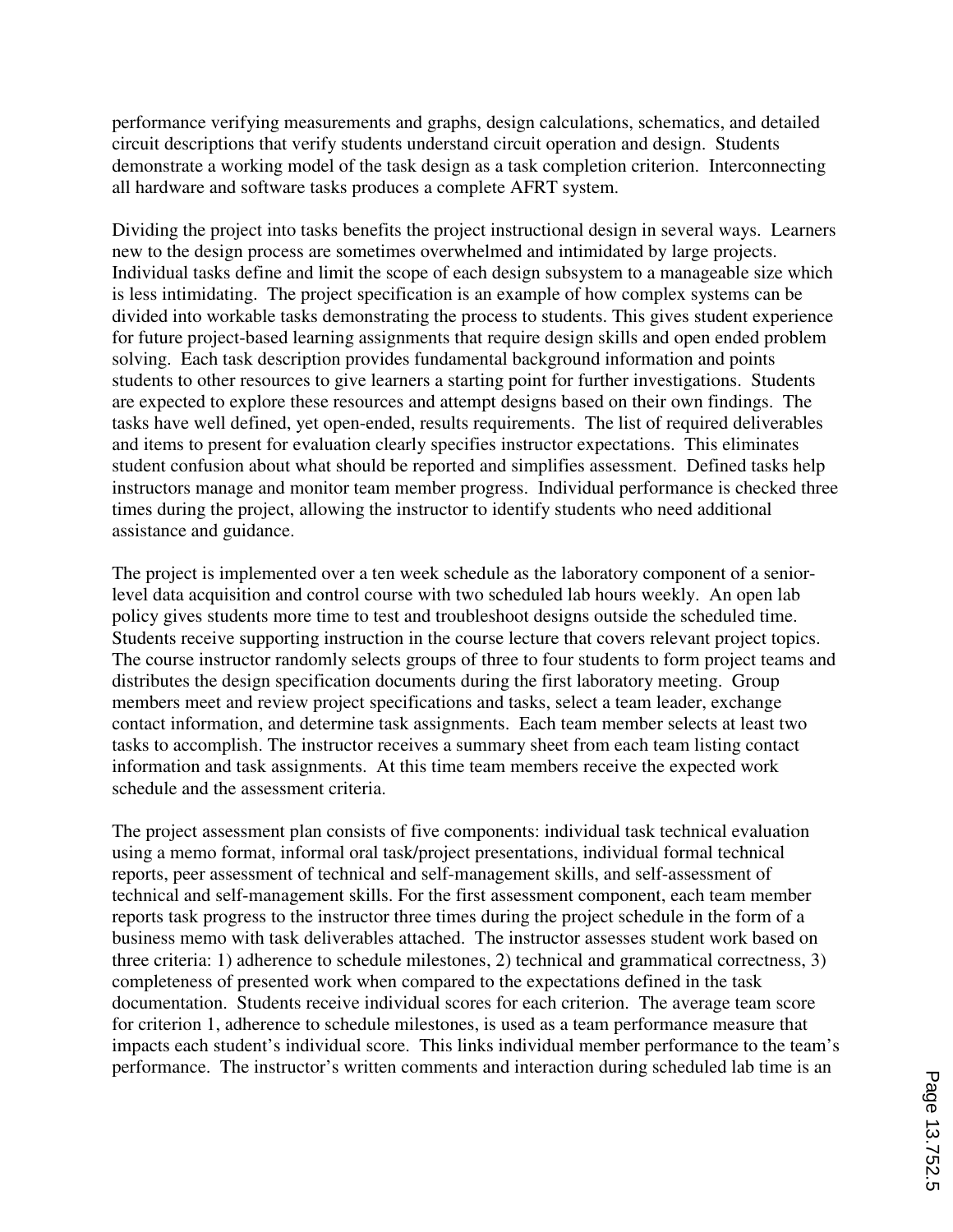important element to encourage improvements in team members' work product as the project progresses.

For the second assessment component, students demonstrate their completed tasks to the instructor and explain their designs in the lab. This allows the instructor to verify the operation of individual subsystems, and test student knowledge of their work. The final oral assessment consists of an informal presentation of project operation by group members. The project assessment plan checks student written communication using an individual technical report covering all tasks and their progress memos with attached circuit descriptions. Team members write individual versions of the technical report using other members' task deliverables. This method provides peer evaluation and utilization of technical data, simulates large-scale systems design, and promotes collaborative learning.<sup>6</sup>

Peer and self-assessment complete the project assessment plan. At the completion of the project, students fill out self-assessment and peer assessment questionnaires covering different facets of the project learning objectives. Students are asked to evaluate themselves and their group members on contribution to team efforts, and on how the project improved specific technical skills, communication skills, and managerial skills. The instructor compiles this information and shares the average peer assessment and self-assessment scores with individual students. The average score on the peer assessment is included in the student technical report grade.

#### **III. Typical Circuit Designs and Software Flowchart**

This project's hardware designs give student experience in signal conversion, digital interfacing, analog scaling, and linearization using low cost devices. The bandwidth-limited amplifier shown in Figure 2 is the test circuit for the AFRT project. Teams build and test this circuit using laboratory instruments at specified test frequencies to establish a reference response plot.



**Figure 2. Band Pass Amplifier for System Testing:**  $A_v = 50$ **,**  $f_L = 100$  **Hz,**  $f_H = 10$  **kHz** 

The circuit has an overall voltage gain of 50 with lower and upper cutoff frequencies of 100 Hz and 10 kHz respectively. The project specification sets the values of C1 and C2 along with overall gain and frequency limits. Students use design formulas to compute all resistor values. This circuit takes a sinusoidal input signal from the VCO. Additional design tasks develop the input and output voltage measuring circuits.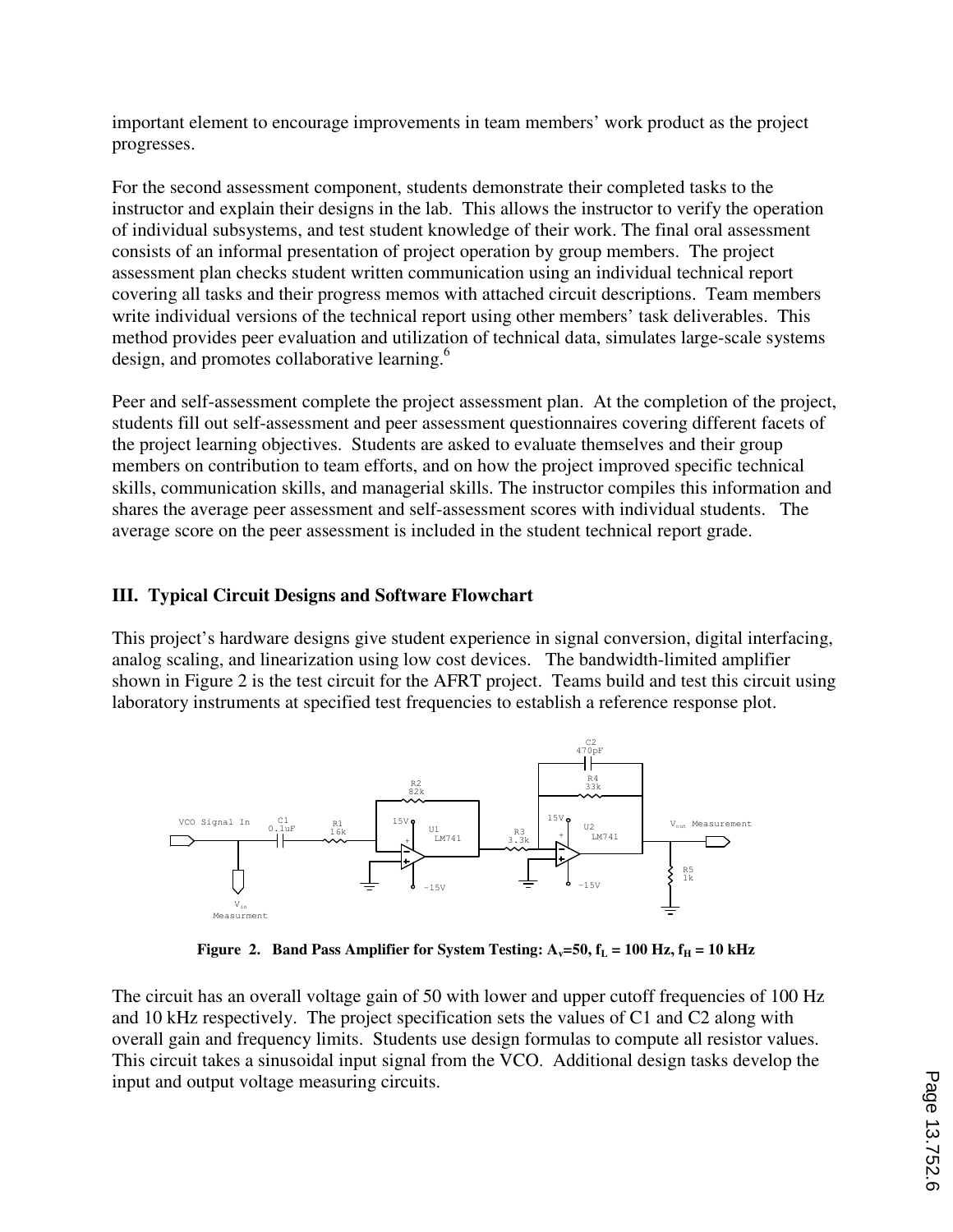Figures 3 and 4 show schematics of typical input/output voltage measurement circuits for the AFRT project. Both circuits use an AD536A True RMS Converter circuit to change the ac input signal into an rms equivalent dc value.<sup>7</sup> In the input voltage measurement circuit, an LF351 OP AMP amplifies the ac signal to achieve full scale input into the AD536 for an input level of 250 mV. Two LM741 OP AMPs' form a scaling circuit that produces an output voltage range of -5 to +5 V dc over the input voltage range of 0-250 mV ac peak. The output voltage measurement circuit has an input



**Figure 3. Input Voltage Measurement Circuit** 



**Figure 4. Output Voltage Measurement Circuit** 

voltage range that is greater than the rating of the AD536A. The LF351 OP AMPs U2 and U5 provide high impedance input to reduce circuit loading and attenuate the voltage level to the operating range of the AD536A. The remaining circuitry scales the True RMS converter output to the desired analog input channel range. Students design and construct the input/output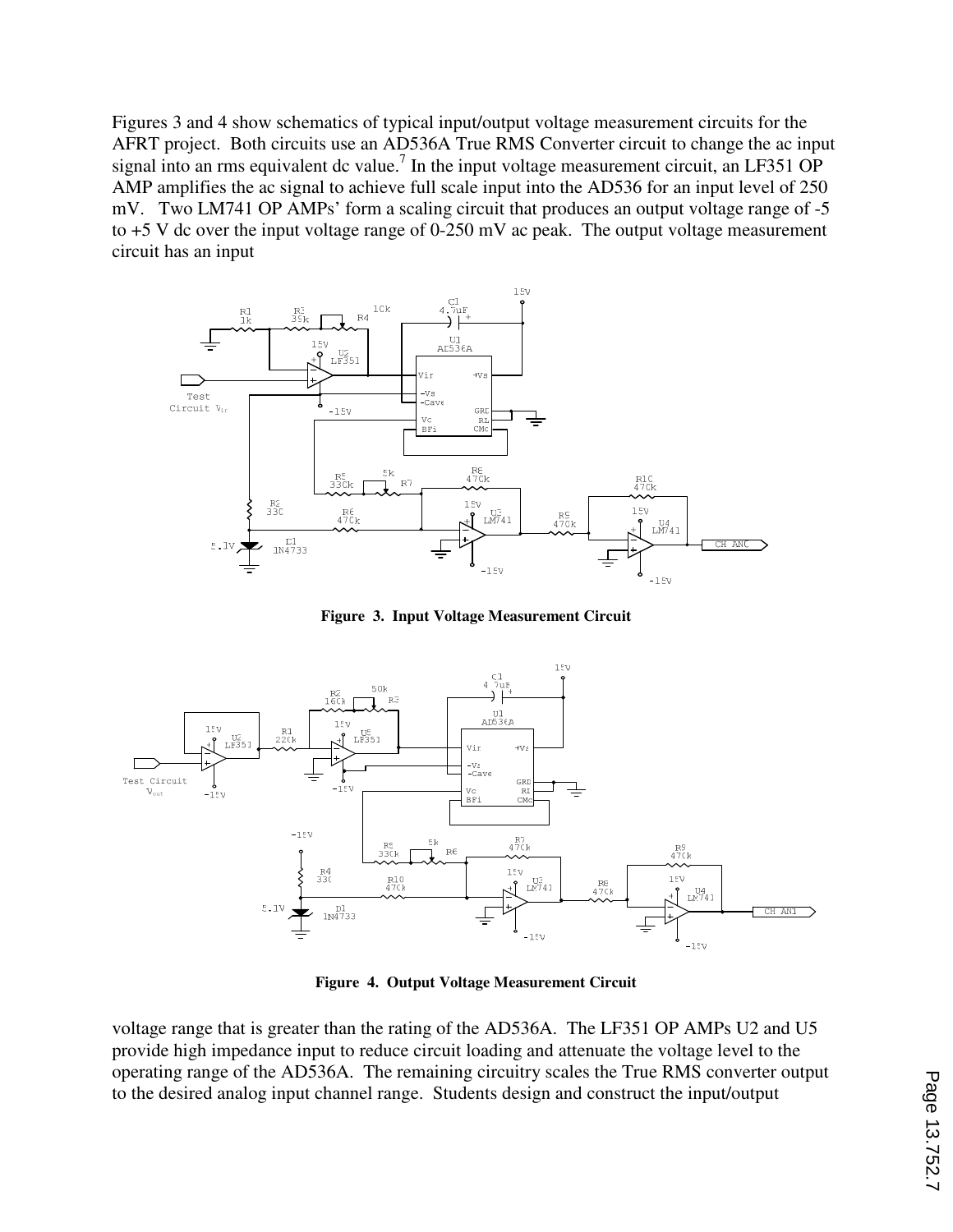measurement circuits using block diagrams that generally define the function of circuit stages. Lecture material and device application notes give students the necessary background to complete these tasks.

Students construct a voltage controlled sinusoidal oscillator with three digitally controlled ranges to provide the test amplifier input signal. Figure 5 is a typical schematic for this project task. An Intersil ICL8038 function generator is used for the VCO sinusoidal source.<sup>8</sup> The project design documentation specifies that the VCO will operate over three ranges to improve accuracy and resolution. These ranges cover the entire audio band and are  $0 - 400$  Hz,  $0 - 4000$  Hz, and  $0 - 4000$ 40 kHz. The values of R10 and C1, C2, C3 set the free-running frequency of the VCO. The voltage at pin 8 of the device controls the frequency output. The lowest allowable voltage at this pin is  $7 \text{ V}$  dc with respect to ground.<sup>8</sup> The highest frequency occurs at the lowest value voltage value. The lowest frequency occurs when pin 8 is at 15 V dc. The devices U3, U4, and Q1 scale



**Figure 5. Computer Controlled VCO Sinusoidal Signal Source Circuit** 

the data acquisition card's (DAQ's) analog output from the range  $-10$  to  $+10$  V dc to the operating range of the VCO, 7-15 V dc. The three SPST relays, (RLY1, RLY2, and RLY3) with coils connected to the DAQ digital outputs, control the range of the oscillator. Adjusting R11, R17, and R19 control the signal symmetry and distortion. The potentiometer R15 controls the test signal level that is buffered by the voltage follower, U2. As part of this task, students use a low frequency spectrum analyzer to determine the harmonic content of the oscillator sinusoidal output. They use this data to determine the total harmonic distortion as a function of frequency.

Most design teams choose the integrated digital counters of the NI 6024E to measure the test frequencies. Figure 6 shows the external connections necessary to measure frequency using these counters.<sup>9</sup> A high-level LabVIEW Sub-Virtual Instrument (Sub-VI) causes counter 0 to produce a high output for a predetermined time interval. Counter 1 accumulates VCO signal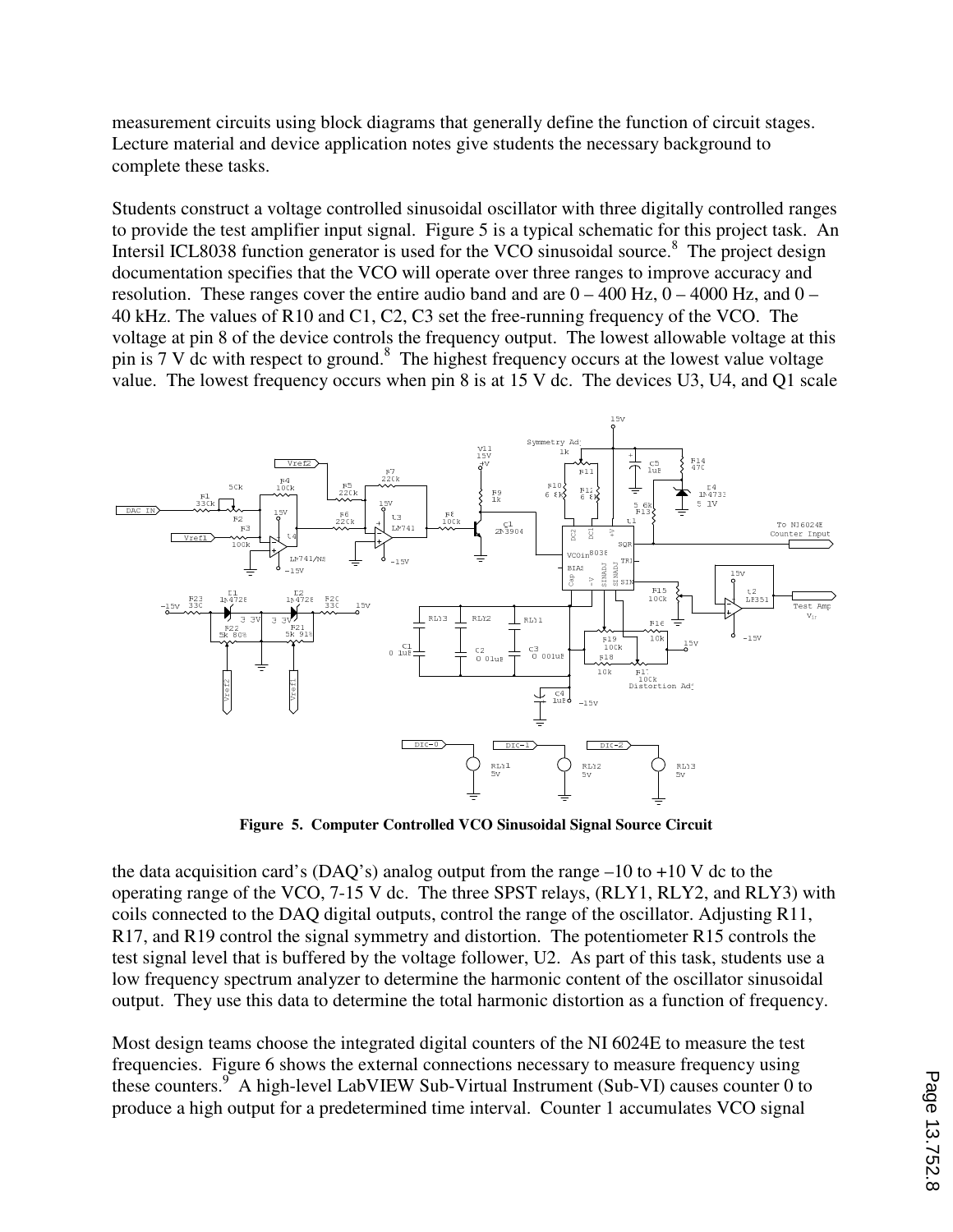transitions for this period. The VI uses the accumulated counts and the gate period to determine signal frequency. The digital counters require TTL compatible signals developed from the VCO circuit to measure input frequency.

Team members develop the control and data acquisition software using LabVIEW. The flow chart in Figure 7 gives an overview of the software design. An array of test frequencies on the



**Figure 6. NI 6024E External Frequency Measurement Connections** 

system front panel determines the test points. When the test starts, the software determines the correct VCO range through a window comparator implemented in LabVIEW. A case statement selects the correct VCO scaling function and activates the correct range relay based on an identifier produced by the comparison. The software then writes the correct voltage value for the desired frequency to an analog output. A 0.2 to 0.5 second software delay assures that steadystate values will be read for each test point. The software then reads voltage and frequency test data and scales the readings to show actual values at each point. When all test frequencies have been processed, the program computes the gain in dB and generates a semi-log plot of the results.



**Figure 7. Software Design Flowchart**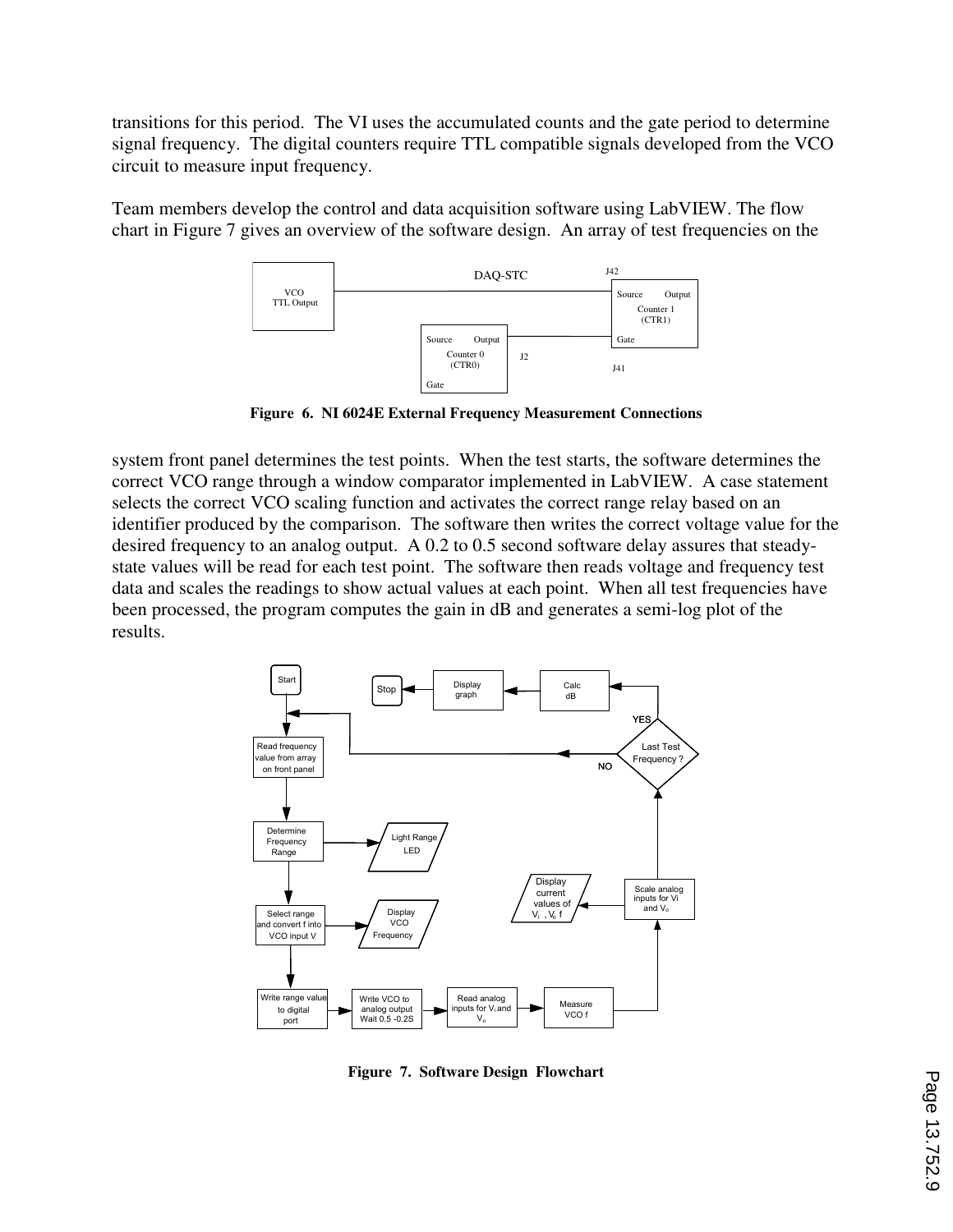#### **IV. Results and Discussion**

Eight years of results have been recorded for this project; six using LabVIEW and National Instruments hardware, and two using other hardware and software. All students graduating from the EET program take part in the project since it is a required course. Eighty-seven students took part in the project and formed 24 project groups over its eight-year history. Twenty of the 24 teams presented successful projects for instructor evaluation. The remaining four teams presented partially operational designs.

Figure 8 compares individual performances measures for the three assessment instruments. This compilation shows team members performing better in scheduling and individual progress memo writing than in technical report writing.



**Figure 8. Individual Student Performance Distribution for Project Assessment Instruments** 

This is not unexpected since the technical report includes all aspects of the project and team members have only developed subsystems. There is correlation between the length and detail of the task exposition in the technical report and team members' involvement in designing the task. Students report the tasks they design more thoroughly than those designed by other group members.

Peer and self-assessment was added to the project to measure individual project contributions and introduce reflective practices to the assessment process.<sup>10</sup> The most recent class of students who participated in the project completed peer and self-assessment surveys. The survey instrument measures technical, communication, and managerial skills. The survey contains six items in each area. Figure 9 compares the self, peer, and instructor assessments of the fourteen students in the class. In most cases, self, peer and instructor evaluations of performance agree within a range of 10 percentage points. Two occurrences of low peer evaluations were traced to specific group member performance deficiencies. In these cases the instructor assessment and self assessment rank student performance higher than group peers. A peer assessment has been added to the project assessment process to fairly compensate members for their contribution within teams.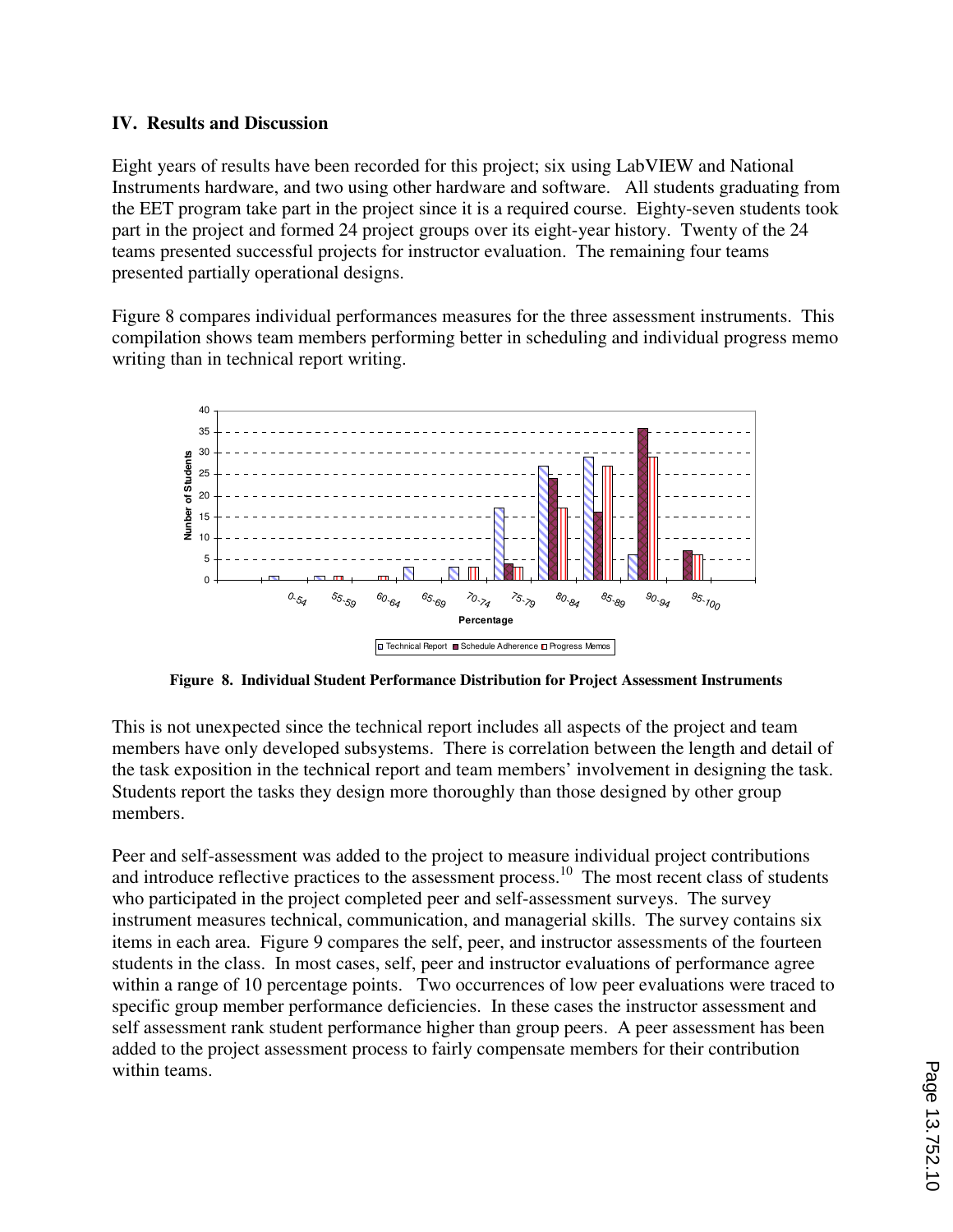

**Figure 9. Comparison of Assessment Processes in Frequency Response Tester Project** 

In observing student performance over the project history, several interesting points and areas for continued instructional design refinements have been discovered. One area of concern is that group members have difficulty writing and applying information from circuit design descriptions. This is evident in the comprehensive technical reports that require group members to use peer materials. To help eliminate this deficiency, model circuit descriptions will be taken from technical publications and given to students for review. The instructor will review the key points of the model materials so that these characteristics and concepts can be included in student work.

Student surveys of the project instructional design indicate that more tutorial information and exercises are necessary to prepare students to use LabVIEW. In the past, a one hour tutorial was presented on the software and a short homework assignment was given to evaluate student understanding. Team members were expected to use LabVIEW software's online help feature and the instructor as resources to learn the necessary programming skills. Future implementation of the project will include a series of programming assignments related to the necessary topics of analog input/output and digital port control to develop necessary skills. An additional textbook will be included that teaches LabVIEW and includes a student version of the program.

Most students underestimate the time needed to integrate individual tasks into a working system. Previous design projects encountered in the program construct circuits that require a single breadboard to complete, while this project requires several. Students must develop skillful breadboard construction techniques and use test points for the final calibration for efficient and timely project completion. Circuit documentation is critical during the integration phase. All schematics must be correct and clearly labeled. Software must be debugged using dummy inputs prior to system assembly.

The most important observation involves how a failure or delay of a critical task subsystem seriously impacts the teams' ability to complete the project. The tasks are designed such that most work can be completed independently, but all tasks must be completed on schedule. The task-oriented nature of the instructional design, and the repeated student interaction and feedback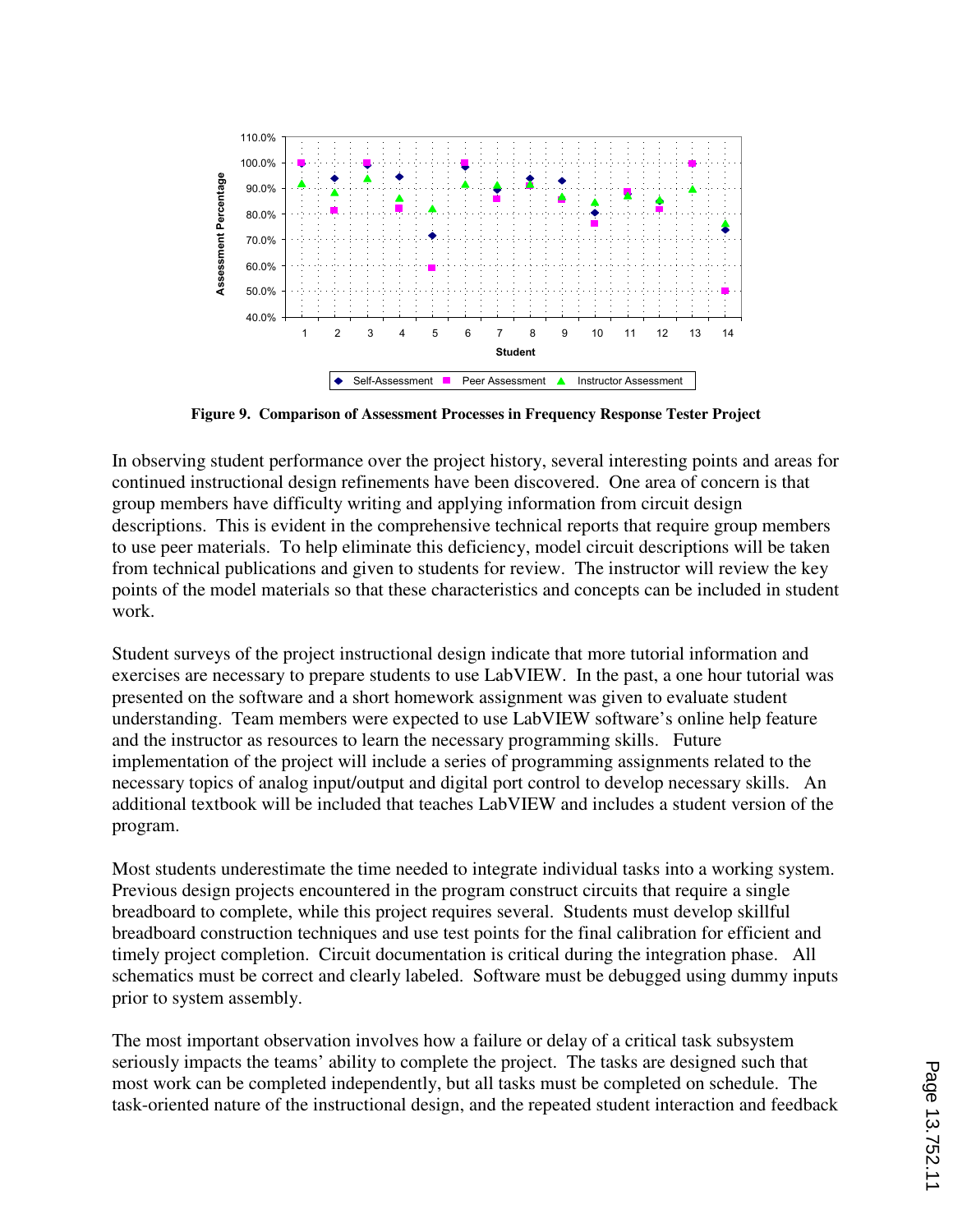help identify individuals who are struggling with their tasks. Then they can receive the necessary support required to complete the task. As an additional completion aid, working designs are being placed on printed circuit boards and will be made available to remaining team members in the event that an individual fails to meet task requirements in a timely fashion, so project development can continue.

Future implementations of this project will include enhanced project management instruction and practical application of scheduling. Many EET students take project management as a technical elective and project management software, such as Microsoft Project, is available to students. In the future, team leaders will be responsible for developing project progress charts that show a detailed breakdown of the processes necessary to complete the individual tasks. They will also be required to allocate time to each task. This process should help teams self-assess their design progress and utilize concepts developed in other courses.

## **V. Conclusion**

Teaching design and troubleshooting of complex integrated hardware and software systems is challenging and requires modification of student behaviors. This task-oriented frequency response tester project helps students transition from procedural lab experiments conducted individually or in pairs, to a multi-stage design project using project teams. The use of instructor evaluated peer designs and circuit descriptions in developing individualized project technical reports emphasizes the importance of clear and correct technical communications to all team members. Close and periodic evaluation of task performance identifies student deficiencies which can be corrected with supplemental instruction. Eight years of results show that most groups using these instructional materials were able to complete the project design and meet or exceed the project assessment criteria. Addition of self and peer assessment produces a more reflective learner, fairly rewards group member participation, and aids in effectively evaluating student contributions to the project effort. Future instructional materials will develop and enhance pre-existing project management skills, giving learners a real-world context for their application.

#### **References**

- 1. Michel J. Prince, and Richard M. Felder, "Inductive Teaching and Learning Methods: Definitions, Comparisons, and Research Bases," Journal of Engineering Education, Vol. 95, No. 2, April 2006, pp. 123-138.
- 2. J. I. Stewart, "Teaching and Assessing Using Project-based Learning and Peer Assessment," Journal of Engineering Technology, Vol. 16, No. 1, Spring 1999, pp. 40-43.
- 3. Leah M. Akins and Ellena E. Reda, "Implementation of an Integrated Project for the Electrical Engineering Technology Curriculum," Journal of Engineering Technology, Vol. 15, No. 2, Fall 1998, pp. 38-43.
- 4. Glen, C Gerhard, "Teaching Design with Behavior Modification Techniques in a Pseudocorporate Environment," IEEE Transactions on Education*,* Vol. 42, No. 4, November 1999, pp. 255-260.
- 5. Peter, J. Shull, "Collaborative Learning and Peer Assessment to Enhance Student Performance," Journal of Engineering Technology, Vol. 22, No. 1, Spring 2005, pp. 10-15.
- 6. Malgorzata, S. Zywno, "Using Collaborative Learning and Peer Assessment in an Undergraduate Engineering Course: A Case Study," World Transactions on Engineering and Technology Education, Vol. 2, No. 2, 2003, pp. 233-236.
- 7. Integrated Circuit True RMS-to-DC Converter, Analog Devices, Norwood, MA, 2006.
- 8. Application Note AN013.1-Everything You Always Want to Know About the ICL8038, Intersil Inc., 1999.